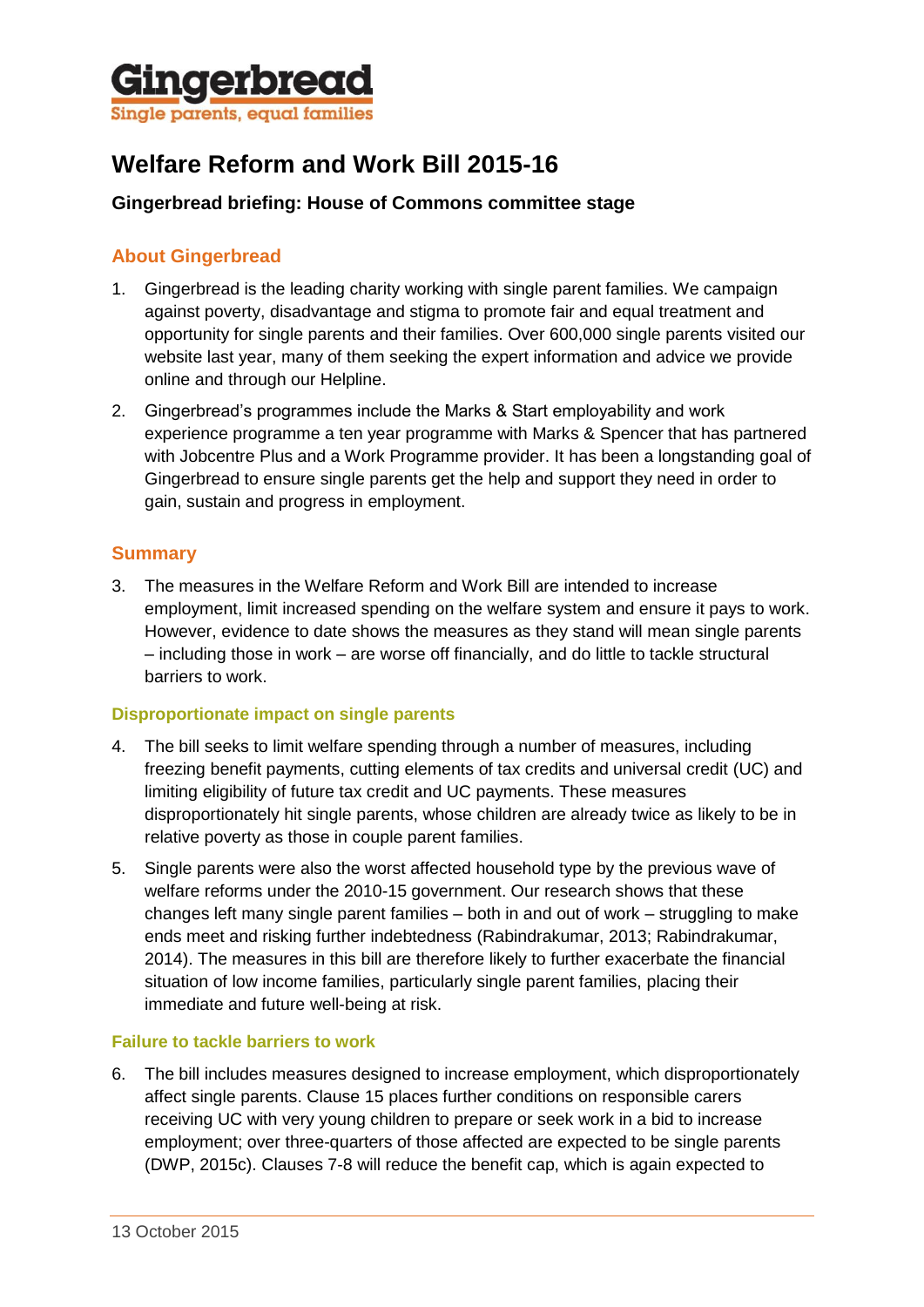particularly affect single parents – at May 2015, 64 per cent of capped households were single parent families (DWP, 2015a).

- 7. However, these measures ignore the evidence that:
	- Single parents are already highly motivated to work (the majority are in work (ONS, 2014) and the vast majority of those not in work wish to work, study or train (Barnes & Tomaszweski, 2010))
	- Effective employment support focuses on personalised support rather than further regulation (Newis, 2014b).
- 8. The measures do not address the structural employment barriers facing single parents' in the lack of suitable childcare (particularly in terms of affordability, availability and flexibility), the lack of flexible and/or part-time jobs which offer pay and progression and the lack of affordable training to move into good quality – particularly sustainable – jobs.
- 9. Instead, these measures will leave single parents paying a financial penalty for the barriers they face to finding employment – through the benefit cap and potentially through sanctions due to conditionality requirements they cannot fulfil.

#### **Working families will be worse off**

10. Further, the measures to introduce fairness for working families and make work pay (eg the higher national wage for over-25s) will not make up the losses from the welfare cuts proposed (including measures outside the scope of the bill – the cuts to the tax credit income threshold and UC work allowance, and increase in tax credit taper rate – which also severely damage the financial gains from work). Indeed, single parents gain the least from these measures. Resolution Foundation found that, on average, they will keep just 25 per cent of the gross gains received from the higher over-25s minimum wage after accounting for wider cuts to state support in the Bill and regulations, compared with 49 per cent for couple parents and 65 per cent for couples without children (D'Arcy, et al., 2015).

## **This briefing**

- 11. This briefing focuses on the following aspects of the Welfare Reform and Work Bill:
	- [Redefining child poverty](#page-1-0)
	- [Reducing the benefit cap](#page-2-0)
	- [Increasing conditionality.](#page-5-0)

## <span id="page-1-0"></span>**Redefining child poverty (clauses 4-6)**

- **12. Current proposals ignore the persistent problem of in-work poverty and, in removing income from any 'life chances' measures, ignore the fundamental foundation of poverty and a critical factor influencing children's outcomes. Gingerbread seeks:**
	- **The inclusion of in-work poverty in the set of new 'life chances' measures**
	- **The retention of income-based poverty targets and poverty in the remit of the Social Mobility and Poverty Commission.**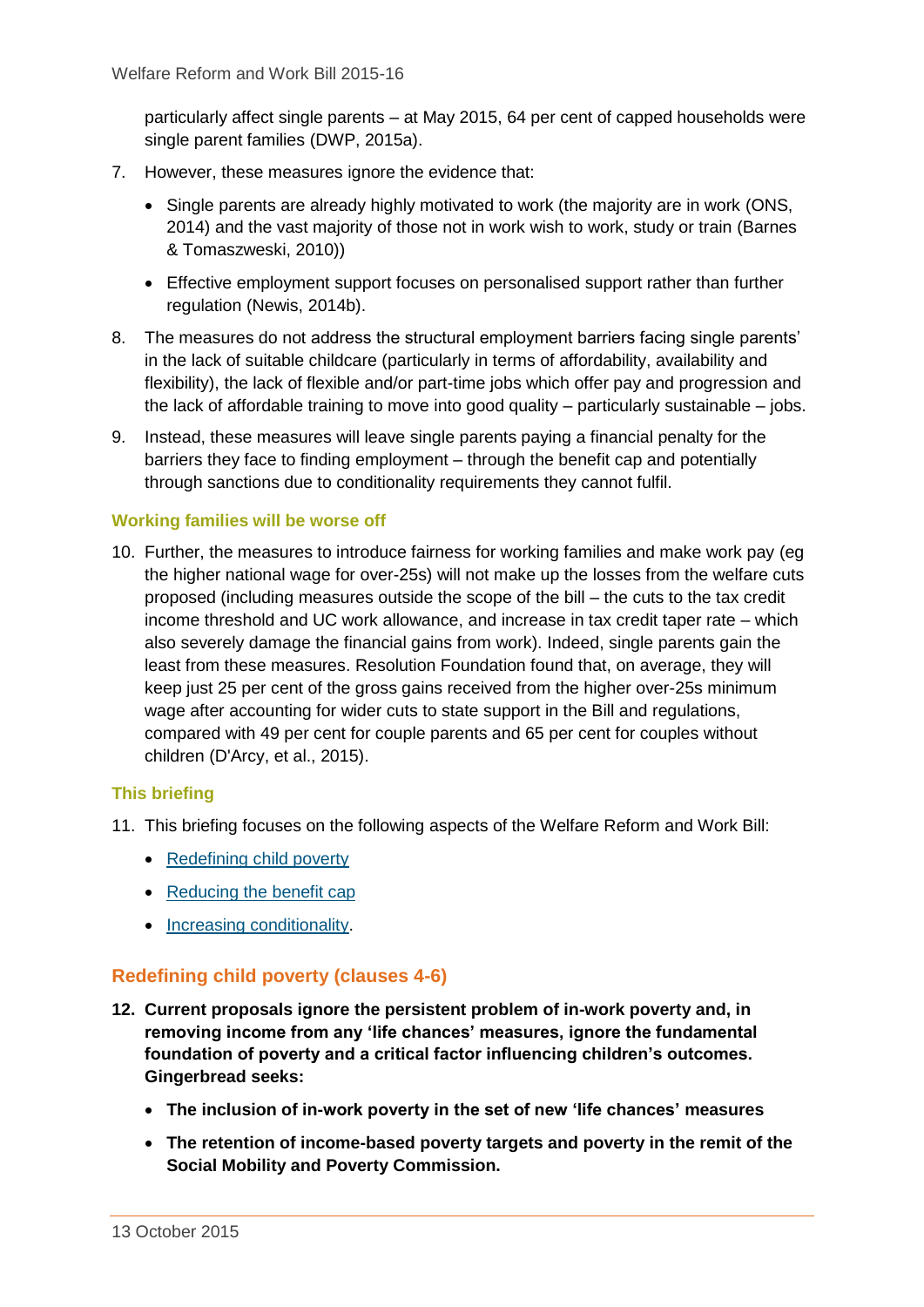- 13. Clause 4: We strongly advocate for the retention of income-based poverty (or 'life chances') measures, as outlined in paragraph 16. Nevertheless, if the government wishes to expand poverty targets to include national measures of disadvantage, it is a glaring omission to exclude any measure of in-work poverty. National data on poverty rates for working families shows that working poverty has remained a persistent problem in the UK.
- 14. In-work poverty is particularly important to measure for single parents. Over a quarter (26 per cent) of children in working single parent families lived in poverty in 2013/14. Over two-thirds (68 per cent) of single parents enter the three lowest paid occupations, which tend to be the least secure and offer limited opportunities for progression (Newis, 2012). Research also shows single parents are more likely to get stuck in low pay than other workers (D'Arcy & Hurrell, 2014) and at higher risk of low pay in self-employment (Rabindrakumar, 2014). Excluding a measure of in-work poverty therefore ignores a critical factor behind single parent poverty and disadvantage, and the specific interventions which might help alleviate these trends.
- 15. Clauses 5-6: Research shows that money matters to children's outcomes (Cooper & Stewart, 2013). Removing poverty from the remit of the Social Mobility and Poverty Commission and income-based targets from the Child Poverty Act is therefore misguided and moves focus away from what makes a difference to children's life chances. As the Resolution Foundation points out, while income may not capture the full experience or factors which correlate with poverty or disadvantage, "removing *any* focus on incomes makes very little sense" (Finch, 2015).
- 16. Furthermore, the existing poverty targets have a strong democratic mandate, having received cross-party consensus when enacted and overwhelming support in the coalition government's recent consultation. We – alongside the End Child Poverty group – call for these measures to be retained in their current format.

# <span id="page-2-0"></span>**Reducing the benefit cap (clauses 7-8)**

- **17. Proposals continue to fail to recognise the difficulties of balancing work and care for single parents/carers with young children, as recognised by exemptions from job-seeking requirements under income support (IS) and UC for those with children under five. They also enable the Secretary of State for Work and Pensions to review the benefit cap without independent scrutiny. Gingerbread seeks:**
	- **An exemption from the benefit cap for responsible carers not subject to full work-related requirements under out-of-work benefits**
	- **A requirement for the Secretary of State, when reviewing the benefit cap level, to take account of Children's Commissioners' reports on the benefit cap's impact on children's well-being.**

## **Failing to recognise barriers to work for carers of young children**

18. Existing job-seeking requirements under IS and under UC include exemptions for single parents (and couple parents under UC) with children under five (with different rules for those with children under two years, and those with children aged three and four), in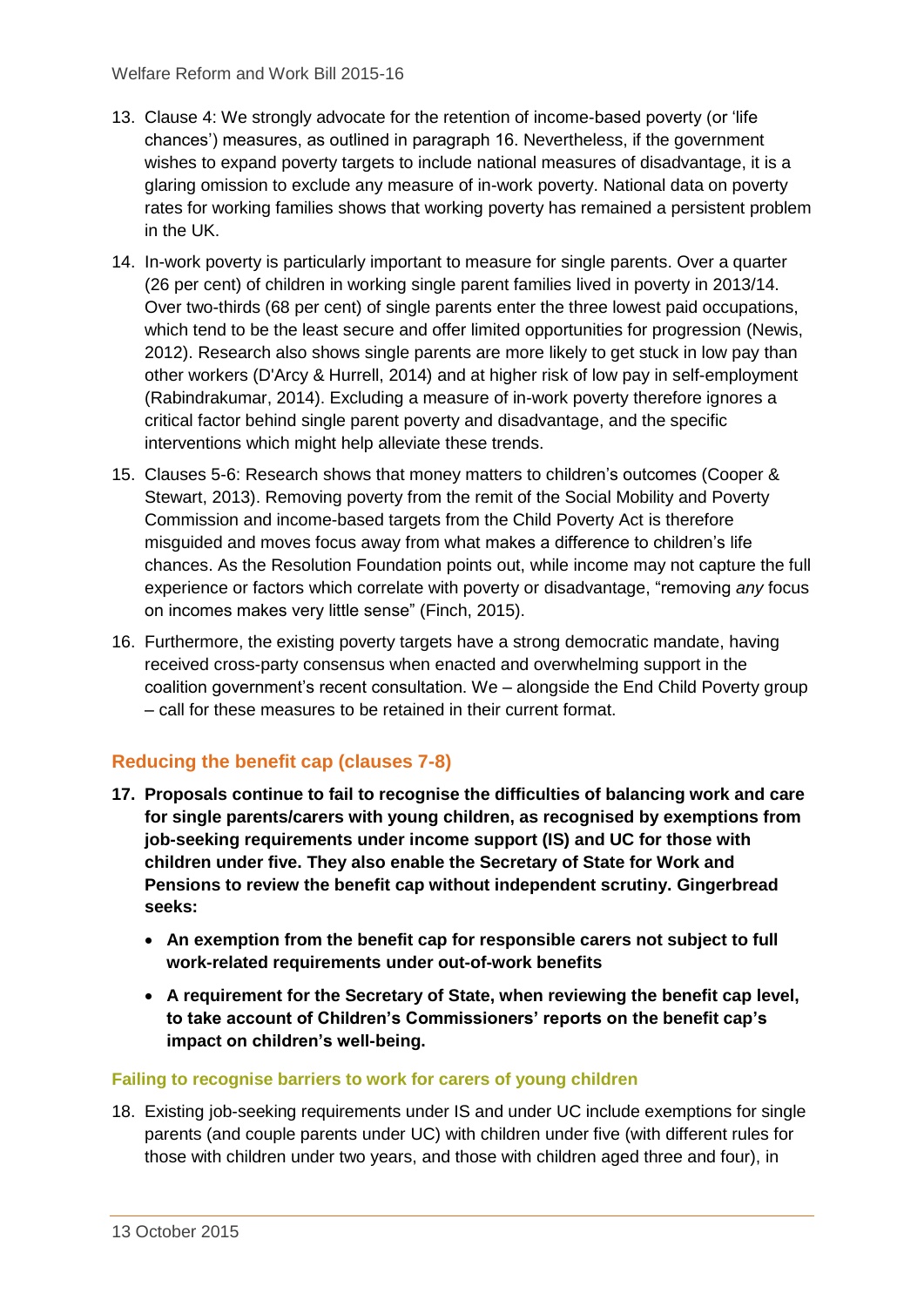recognition of their caring responsibilities and the difficulties of managing work with care while children are young.

- 19. The main ways to escape the benefit cap are to move home or to move into work of at least 16 hours. There is no recognition of the above job-seeking exemptions for those with young children in the proposed legislation. Converse to the wider benefits system, the benefit cap places unrealistic pressure on parents – particularly single parents – of very young children to move into work.
- 20. The failure to recognise the barriers to work for those with young children affects a significant proportion – if not the majority – of those affected by the benefit cap. Under the current benefit cap, at May 2015, 73 per cent of capped households had a youngest child under five (76 per cent of capped single parent households); 34 per cent had a youngest child aged under two or younger (34 per cent of capped single parent households (DWP, 2015a)). The impact assessment for lowering the benefit cap estimates "the majority of households affected by the policy to have children" (DWP, 2015b). Single parents are particularly affected; 56 per cent of capped households to date have been single parents (DWP, 2015a); the impact assessment for the new reform expects 59 per cent to be female single parents (DWP, 2015b).
- 21. As the government's own evaluation shows, few households have been able to move into cheaper accommodation to escape the benefit cap (DWP, 2014a). The lowering of the benefit cap will make it even harder for families to move to cheaper accommodation to escape the benefit cap; as Shelter's analysis has shown, single parent households will be unable to avoid being capped in many more local areas than before (Butler & Arnett, 2015). With even less cheaper accommodation available to avoid the cap, single parents with young children will have little option but to try to move into work.
- 22. However, single parents face significant structural barriers to employment which, in many cases, impedes the likelihood of finding work. As both main carers and main earners, single parents are particularly reliant on childcare to work. Without sufficient affordable and appropriate childcare it is very difficult for single parents with pre-school children to move into work and sustain employment. This is reflected in the DWP evaluation of the cap: "single parents who had found work were more likely than the still capped group to have children aged four or over, at school or nursery" (DWP, 2014b). 43 per cent of capped single parents cited the cost and availability of childcare as barriers to moving into work in the DWP's evaluation (DWP, 2014b).
- 23. There is no free entitlement for childcare when a child is under two. The provision of childcare for disadvantaged two year olds is for 15 hours in term-time, which would not match the requirements of someone moving into a job of 16 hours a week throughout the year to escape the benefit cap (or the travel time to drop-off and pick up children from childcare settings). The Family and Childcare Trust has also found significant gaps in provision for young children in 136 local authorities (LAs) surveyed in England and Wales; 49 LAs had insufficient places for those who qualify for the disadvantaged two year olds offer and 32 LAs had insufficient places for three and four year olds qualifying for free childcare (Butler & Rutter, 2015).
- 24. As well as the practical difficulties of finding childcare, single parents face the barrier of trying to secure work of at least 16 hours to open a working tax credit (WTC) claim (or the equivalent income on the minimum wage under universal credit) that allows them to also have time with their young children. Parents entering work do not have the right to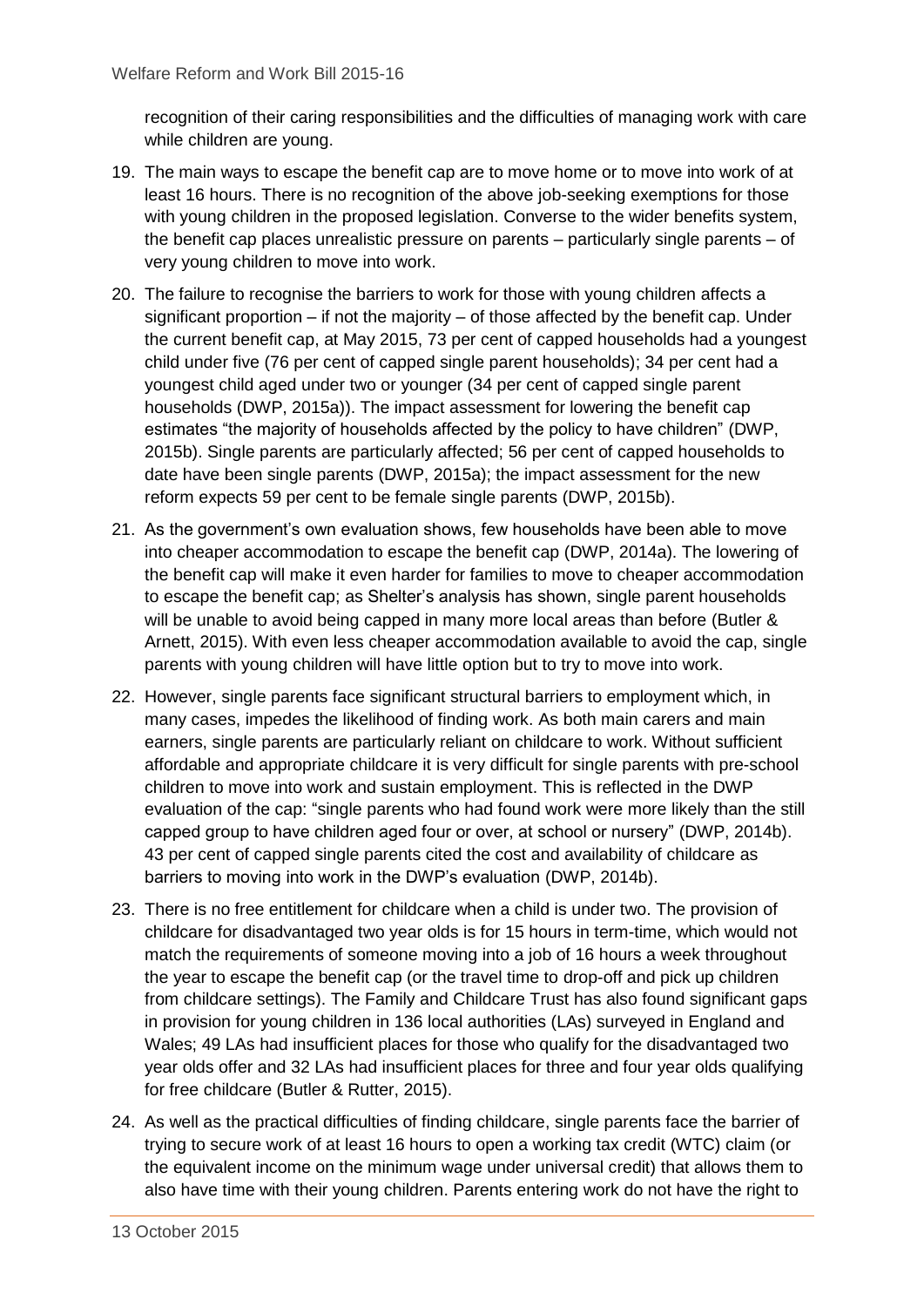request flexible working until they have been in a job for six months, and therefore rely on advertised vacancies for flexible jobs. There is clear a lack of part-time vacancies – a snapshot of advertised vacancies on Universal Jobsmatch (the mandatory job search engine for JSA claimants) showed over 90 per cent of jobs were listed as full-time in major cities such as London, Bristol and Manchester. <sup>1</sup> Of those that are advertised as part-time, some will not be suitable for single parents' caring responsibilities (eg evenings and weekends).

- 25. Many single parents seeking to enter the labour market also lack access to good quality and appropriate training (see paragraph 34 for more information). Yet the government's impact assessment for the lowering of the benefit cap assumes that those affected by the cap will have access to effective support: "There is a wide range of help and employment support currently offered and available by Jobcentre Plus" (DWP, 2015b). However, capped single parents will not have automatic access to tailored employment support or the Flexible Support Fund, because they are not required to look for work. Further, the employment support currently offered too often fails single parents' needs (see paragraph 34).
- 26. Cutting the benefit entitlement further will not help to address these structural barriers to work faced by single parents. The IFS found that "the large majority of affected claimants responded neither by moving into work nor by moving house" (Emmerson & Joyce, 2014). Instead, the lower benefit cap risks pushing many children in single parent households into deeper poverty, without better employment support or appropriate job opportunities to allow single parents to balance work and childcare. Discretionary housing payments offer only temporary relief to families, and are not designed for the longer term support needed by single parents with young children.
- 27. Gingerbread therefore seeks to extent the protections that exist for single parents on out of work benefits to those affected by the benefit cap.

## **Lack of monitoring of the full impact of the cap**

- 28. In a 2014 judicial review, three out of the five Supreme Court judges found that the benefit did not comply with the UN convention of the rights of the child (UNCRC) (Supreme Court, 2015). The impact assessment on the proposals in the bill shows limited consideration of the UNCRC (DWP, 2015b). There is little government evidence on the impact the benefit cap on children; there is also a lack of evidence of the quality or sustainability of the work that single parents are moving into as a result of the benefit cap (see more below on the risk of low pay and poor job outcomes), and the resulting impact on children.
- 29. The benefit cap is likely to have a significant impact on children in low income families. The government's impact assessment shows the lowered cap will affect 224,000 children in 2016/17 and 333,000 children in 2017/18 (DWP, 2015b). Gingerbread therefore seeks an independent assessment of the impact of any future benefit cap on children's well-being, to ensure the government's compliance with children's rights obligations in the implementation and review of the cap. Children's Commissioner's strengthened role to conduct children's rights assessments makes them well-placed to conduct these annual reviews.

<sup>-</sup><sup>1</sup> Snapshot taken on 13 August 2015.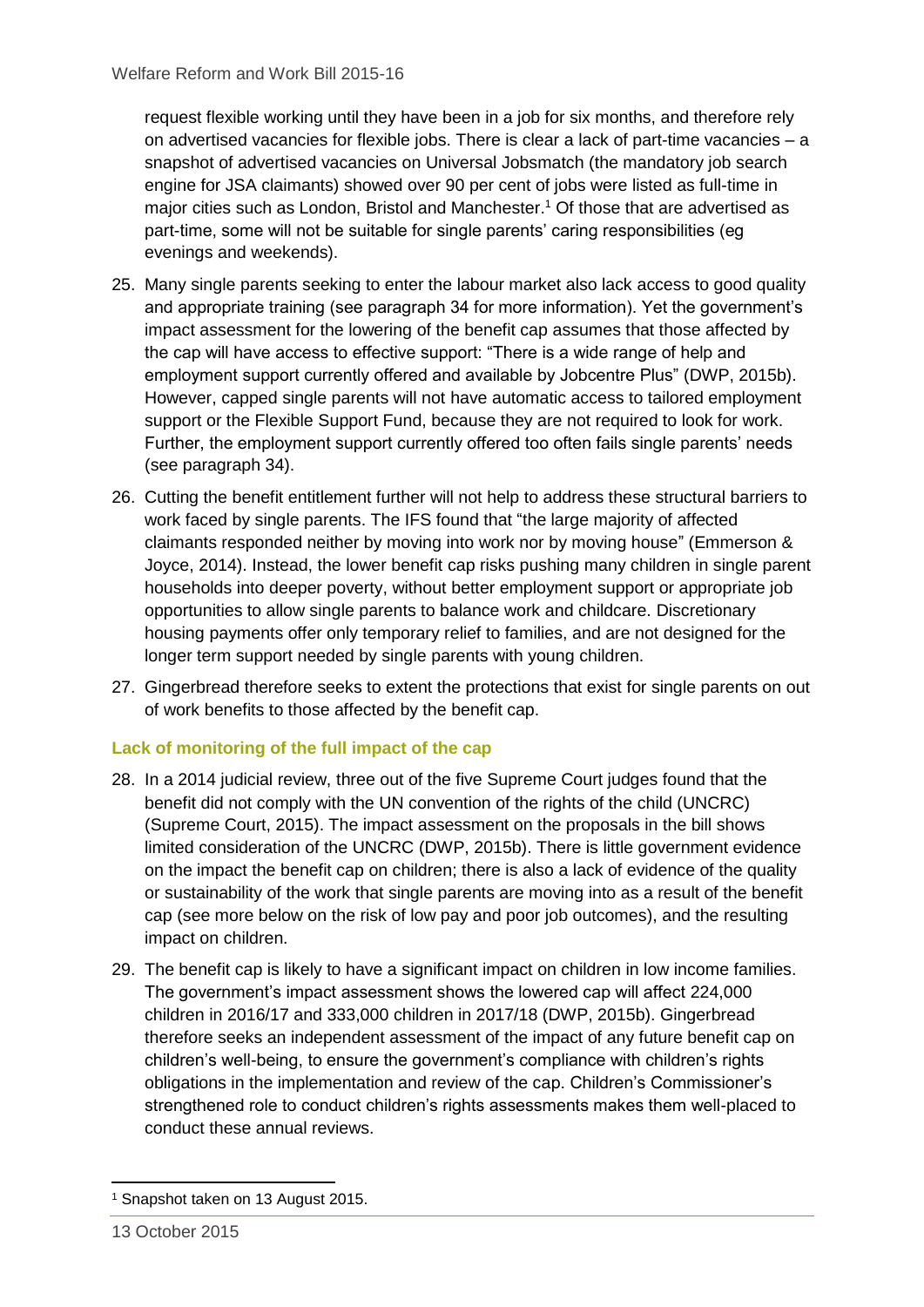## <span id="page-5-0"></span>**Increasing conditionality under UC (clause 15)**

- **30. Proposals to impose full work-related requirements for single parents whose youngest children are aged three and four fail to address the structural barriers to work faced and risk further unfair sanctions affecting the well-being of single parents' families. Gingerbread seeks:**
	- **The retention of existing work-related requirements for parents with children under five**
	- **Any extension of work-related requirements to be delayed until the extension of free childcare for three and four year olds (to 30 hours) is embedded**
	- **Guidance to be included in regulations on the support provided for single parents/carers on UC to move into work and the quality of childcare needed for single parent/carers on UC to be able to take up work.**
- 31. Over the last six years, single parents have faced increasing conditionality. In 2009 single parents whose youngest child was aged 12 and over were moved on to JSA; in 2012, single parents were required to seek work when their youngest child turned five. This bill marks a step-change in the introduction of conditionality, as single parents with pre-school children will be subject to all work-related requirements for the first time.
- 32. Further conditionality will only serve to entrench the 'work-first' approach, where single parents are pushed into any job without consideration of job quality or investing in effective support towards long-term employment. This is particularly concerning for families with very young children; being compelled to enter insecure or low-paid work with little prospect of progression will not offer the financial stability required in these critical years. The carer-child relationship and the home learning environment is particularly important in the early years (see, for example, Goodman & Gregg, 2010), and parents are best placed to decide the right balance of work and care for pre-school children. Instead of being pressurised to work, single parents should be supported to make decisions in the best interest of their children.
- 33. The extension of conditionality to those with younger children will also leave these carers at risk of sanctions regarding the fulfilment work-related requirements. This is a particular concern for single parents, who already find themselves at disproportionate risk of facing an overturned sanction decision under current conditionality rules for JSA claimants (Newis, 2014b). Extending conditionality without further action on inconsistent JCP advice will risk further unfair sanctions, affecting even younger children.
- 34. Moreover, the move to extend conditionality ignores the fact that single parents are highly motivated to work – nearly two-thirds of single parents are in work (ONS, 2014) and the majority of those that don't work want to work, train or study (Barnes & Tomaszweski, 2010) – but face structural barriers to employment. Single parents are particularly affected by a lack of unsuitable childcare; as the main carer and earner for their children, they do not have the option of 'shift parenting' that couple parents have. 31 per cent of single mothers would work more hours with appropriate childcare, compared with 20 per cent of couple mothers (Huskinson, et al., 2014). However, single parents looking to enter the workforce often struggle with childcare costs, particularly for those with very young children – the cost of a part-time nursery place for a child under two has increased by 33 per cent since 2010 (Rutter, 2015). And, as outlined in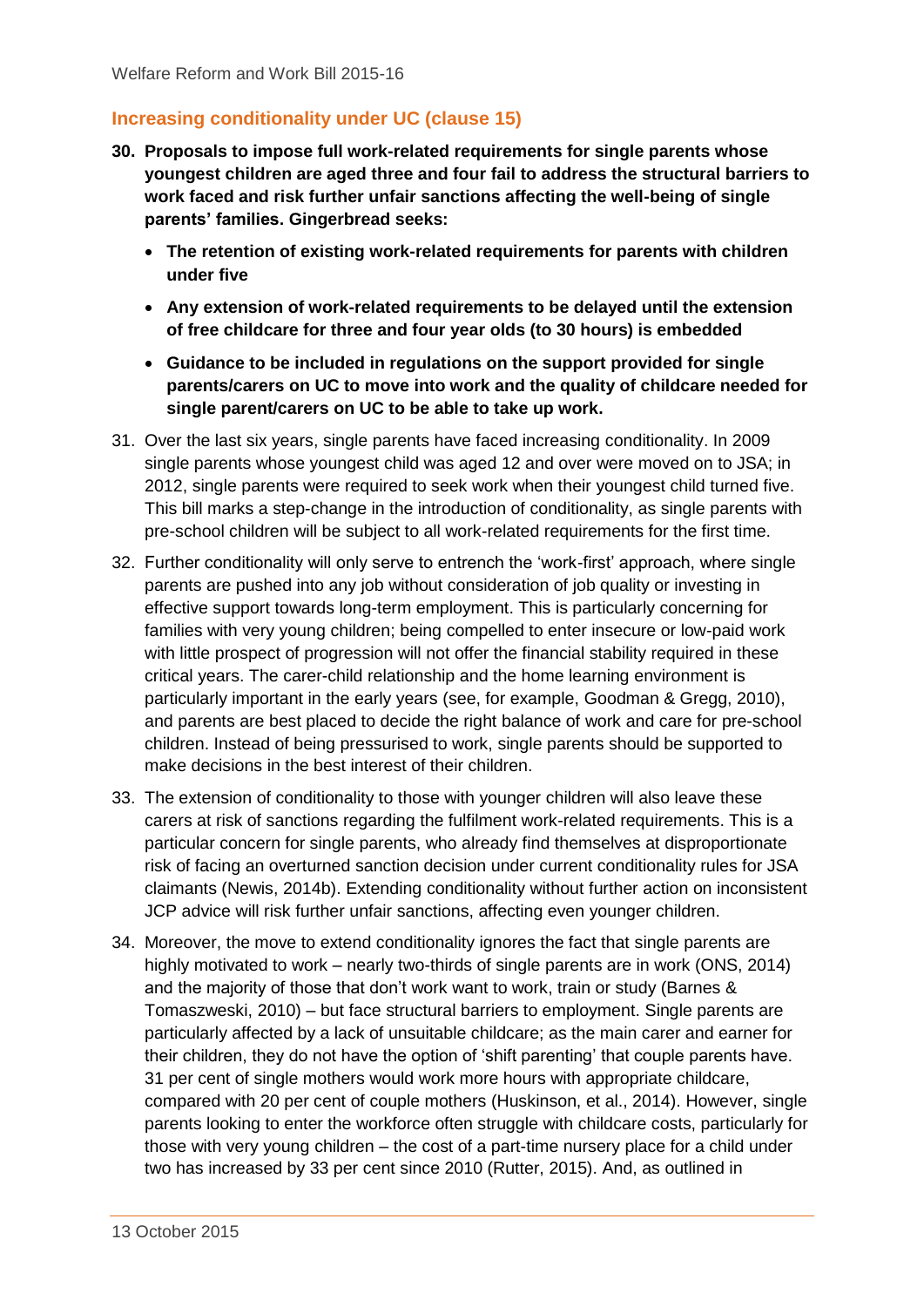paragraph 19, there is a lack of childcare for young children in many areas – particularly sufficiently flexible childcare that is available around typical working hours.

- 35. As noted in paragraph 26, many single parents seeking to enter the labour market also lack access to good quality and appropriate training. This is reflected by the low-skilled level of entry for single parents' jobs; over two-thirds (68 per cent) of single parents enter the three lowest paid occupation groups (Newis, 2012). Single parents are also more likely to be in, and get stuck in, low-paid work than other workers (D'Arcy & Hurrell, 2014). Yet, training opportunities and support for level 3 qualifications have been cut, limiting the extent to which it is possible for single parents to enhance their skills in work and increase their chances of progressing in their work (Newis, 2014a). In addition, employment support has, with the loss of single parent advisers in many Jobcentre Plus (JCP) areas and increased focus on sanctions, moved towards a 'work-first' approach, where single parents are pushed into any job without consideration of job quality. This lack of investment to secure sustainable employment leaves many single parents facing a 'low pay-no pay' cycle; over a fifth (22 per cent) of single parents who start a job leave employment within 12 months (Newis, 2012).
- 36. As outlined in paragraph 20, a lack of flexible and/or part-time work which allows single parents to manage work and caring responsibilities more easily – also creates barriers to finding work.

## **Summary of recommendations**

- 37. To address the issues outlined above, Gingerbread calls on the committee to include amendments to the following effect:
	- Clause 4: Include an in-work poverty measure within additional 'life chances' measures
	- Clause 5: Retain 'child poverty' within the remit of the Social Mobility and Child Poverty Commission
	- Clause 6: Retain child poverty targets under the Child Poverty Act
	- Clause 7: Ensure responsible carers who are exempt from full work-related requirements on out-of-work benefits are exempted from the benefit cap
	- Clause 8: Ensure the Children's Commissioners undertakes an annual report on the impact of the benefit cap on the well-being of children
	- Clause 15:
		- Ensure current work-related requirements are maintained for carers of children aged three and four
		- If conditionality for the parents of children aged three and four years is increased, ensure this is delayed until the extension of free provision for these children to 30 hours has been fully rolled out for six months (ie until September 2017)
		- Ensure regulations stipulate that any parents/carers with children under five years old should only be subject to work-related requirements when 'affordable and appropriate' childcare is in place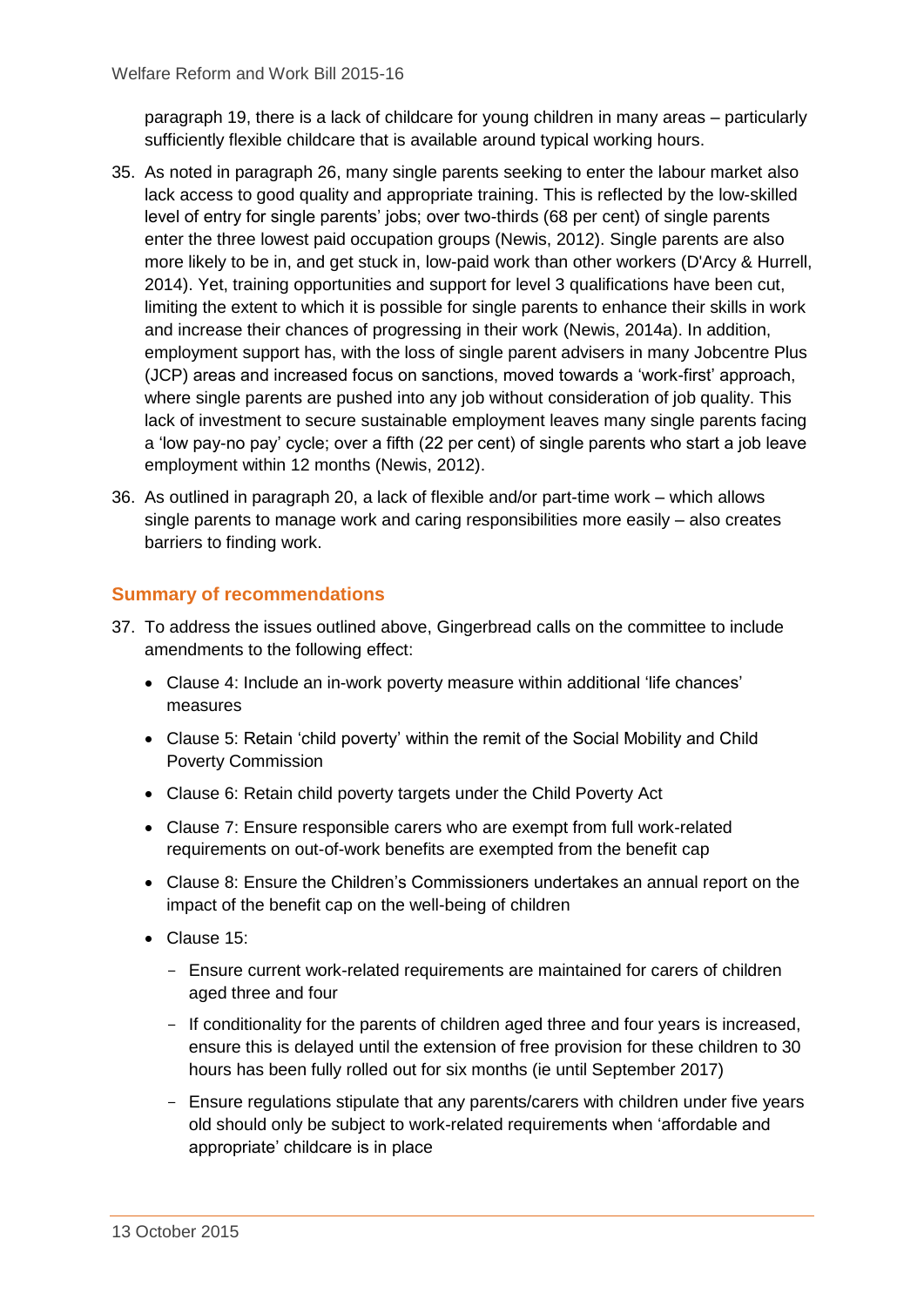- Include JCP guidance in regulations setting out how it should support single parent claimants in meeting any work-related requirements.

## **Bibliography**

Barnes, M. & Tomaszweski, W., 2010. Lone parents and benefits: an obligation to look for work?. In: *British Social Attitudes: the 26th report.* London: Sage.

Butler, A. & Rutter, J., 2015. *Access denied: A report on childcare sufficiency and market management in England and Wales.* [Online]

Available at:

http://www.familyandchildcaretrust.org/sites/default/files/files/Sufficiency%20report\_7.pdf#ov erlay-context=access-denied-childcare-sufficiency-and-market-management

Butler, P. & Arnett, G., 2015. *Lower benefit caps 'will exclude poor families from large parts of England'.* [Online]

Available at: http://www.theguardian.com/society/2015/jul/20/lower-benefit-caps-excludepoor-families-make-cities-unaffordable

Cooper, K. & Stewart, K., 2013. *Does money affect children's outcomes.* [Online] Available at: https://www.jrf.org.uk/report/does-money-affect-children%E2%80%99soutcomes

D'Arcy, C., Corlett, A. & Gardiner, L., 2015. *Higher ground: Who gains from the National Living Wage?.* [Online]

Available at: http://www.resolutionfoundation.org/wp-content/uploads/2015/09/NLW1.pdf

D'Arcy, C. & Hurrell, A., 2014. *Escape plan: Understanding who progresses from low pay and who gets stuck.* [Online]

Available at: http://www.resolutionfoundation.org/wp-content/uploads/2014/11/Escape-Plan.pdf

DWP, 2014a. *Benefit cap: Analysis of outcomes of capped claimants.* [Online] Available at:

https://www.gov.uk/government/uploads/system/uploads/attachment\_data/file/385970/benefi t-cap-analysis-of-\_outcomes-of-capped-claimants.pdf

DWP, 2014b. *In-depth interviews with people affected by the benefit cap.* [Online] Available at:

https://www.gov.uk/government/uploads/system/uploads/attachment\_data/file/385901/rr895 benefit-cap-indepth-interviews.pdf

DWP, 2015a. *Benefit cap - number of households capped, data to May 2015, GB.* [Online] Available at: https://www.gov.uk/government/statistics/benefit-cap-number-of-householdscapped-to-may-2015

DWP, 2015b. *Welfare Reform and Work Bill: Impact assessment for the benefit cap.* [Online] Available at: http://www.parliament.uk/documents/impact-assessments/IA15-006.pdf

DWP, 2015c. *Welfare Reform and Work Bill: Impact assessment of the change in conditionality for responsible carers on universal credit.* [Online] Available at: http://www.parliament.uk/documents/impact-assessments/IA15-006A.pdf

Elming, W., Emmerson, C., Johnson, P. & Phillips, D., 2015. *An assessment of the potential compensation provided by the new 'National Living Wage' for the personal tax and benefit*